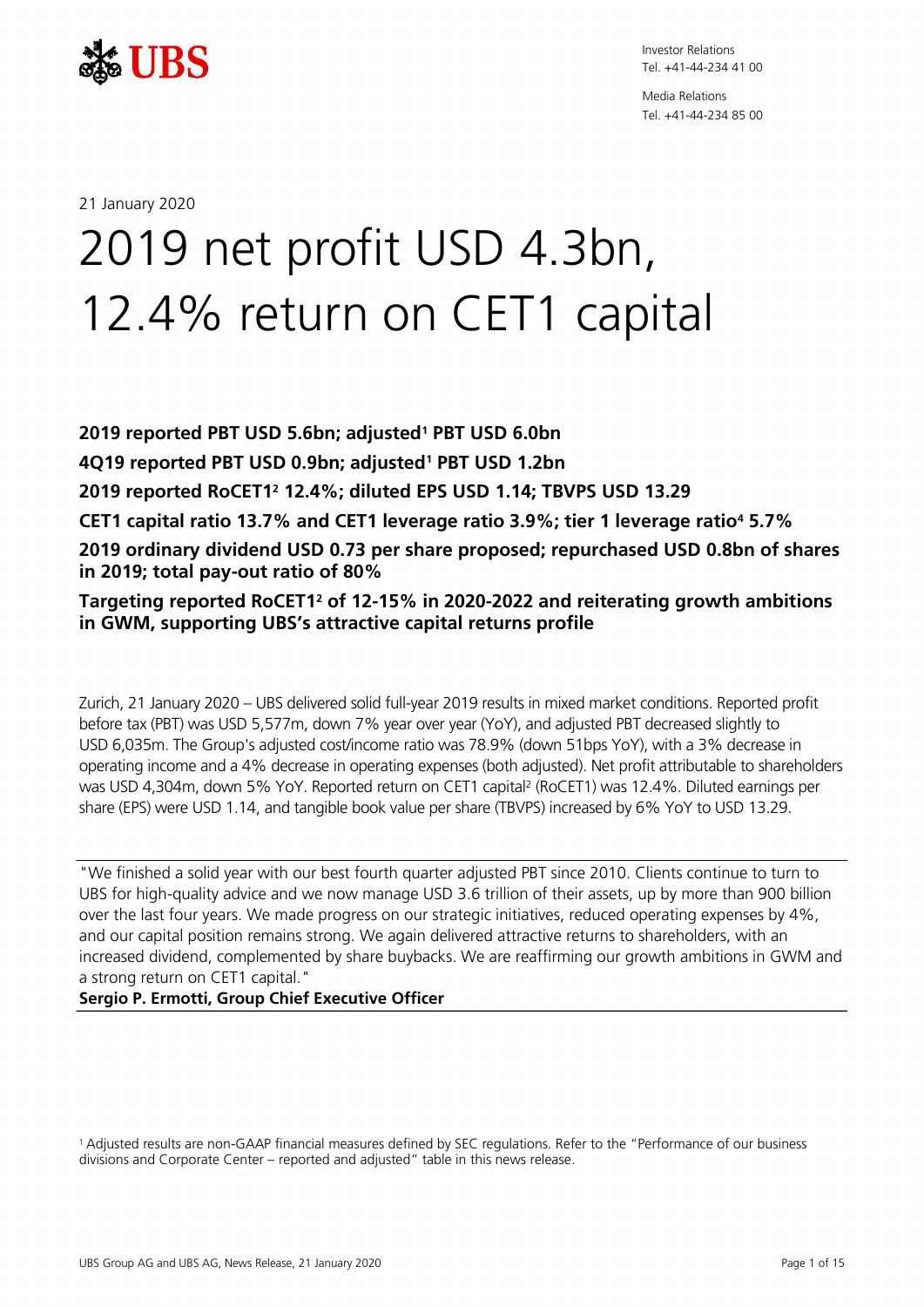

Media Relations Tel. +41-44-234 85 00

**Global Wealth Management (GWM)** adjusted PBT was USD 3,466m; invested assets reached a new high of USD 2,635bn; loans increased by 3% YoY; adjusted operating expenses decreased by 3%. **Personal & Corporate Banking** adjusted PBT was USD 1,458m; highest transaction-based (excluding a fee paid to GWM for a shift in business volume) and recurring net fee income in a decade; net new business volume growth in personal banking was very strong at 4.6% (4.7% in CHF). **Asset Management** adjusted PBT was USD 565m, the best year since 2015, with higher operating income YoY; invested assets rose to a record USD 903bn. The **Investment Bank** delivered adjusted PBT of USD 1,061m; adjusted RoAE was 8.6%. Corporate Center adjusted loss before tax was USD 515m.

UBS's capital position remains very strong, with a CET1<sup>3</sup> capital ratio of 13.7%, a CET1 leverage ratio of 3.9%, a tier 1 leverage ratio<sup>4</sup> of 5.7%, and total loss-absorbing capacity of USD 90bn.

For 2019, the Board of Directors intends to propose a dividend to UBS Group AG shareholders of USD 0.735, 6 per share, an increase on the prior year. UBS repurchased USD 0.8bn of its shares under its share repurchase program during 2019. The total pay-out ratio for dividends and share repurchases combined was 80% for 2019.

For the first half of 2020, UBS intends to repurchase around USD 450m of shares, completing its current CHF 2bn share repurchase program. Any further buybacks will be assessed in the second half of 2020, considering business conditions and any idiosyncratic developments.

# **Outlook**

Stimulus measures and easing of monetary policy by central banks contributed to a strong performance in financial markets in the fourth quarter and are likely to prevail. A favorable credit environment and a partial resolution of trade disputes should mitigate slowing global economic growth.

While the macroeconomic and geopolitical situation remains uncertain, for the first quarter we expect more typical seasonality, supporting earnings. Clients are more active, which should lead to an improvement in transaction-related revenues. Higher asset prices should have a positive effect on recurring fee income in our asset gathering businesses. Low and persistently negative interest rates and expectations of continuing easy monetary policy will continue to provide some headwinds to net interest income.

As we execute on our strategy, we are balancing investments to take advantage of opportunities for growth across our businesses and regions, while managing for efficiency. We remain committed to delivering on our financial targets, creating further value through even closer collaboration across all divisions to drive sustainable long-term value for our clients and shareholders.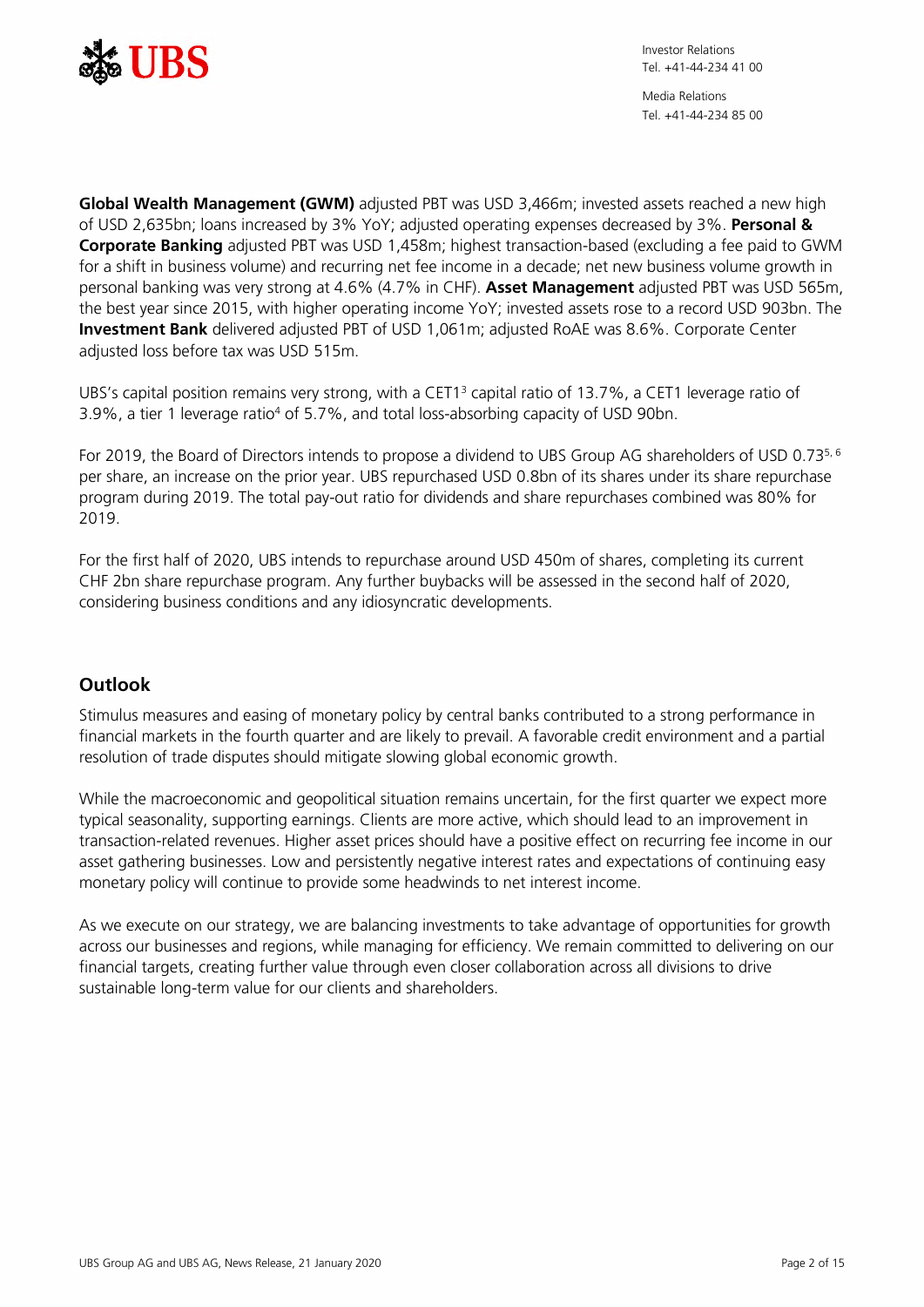

# **Fourth quarter 2019 performance overview**

UBS's fourth quarter adjusted<sup>1</sup> PBT was USD 1,212m (up 153% YoY), and reported PBT was USD 928m (up 93% YoY). Adjusted figures exclude USD 146m of restructuring expenses, USD 110m impairment of goodwill, and a loss of USD 29m from properties held for sale. The adjusted cost/income ratio was 82.8%. Net profit attributable to shareholders was USD 722m (up 129% YoY), with diluted earnings per share of USD 0.19 (up 135% YoY). Reported return on CET1 capital<sup>2</sup> was 8.2%.

# **Global Wealth Management (GWM) adjusted PBT USD 787m, +160% YoY**

Recurring net fee income decreased due to margin compression and moves into lower-margin products. Transaction-based income increased by 26%, or 14% excluding a fee paid by Personal & Corporate Banking (see below), while net interest income decreased by 3%. Adjusted operating expenses decreased, mainly as the fourth quarter of 2018 included USD 505m in litigation expenses; excluding litigation in both periods, adjusted operating expenses increased by 3%. Mandate penetration was 34.3% of invested assets. Net new loans drove an increase in lending balance of 2% sequentially. The adjusted cost/income ratio was 80.8%. Net new money outflows of USD 4.7bn were driven by the Americas. Adjusted net margin was 12bps.

## **Personal & Corporate Banking (P&C) adjusted PBT CHF 309m, +2% YoY**

Transaction-based income included a CHF 73m fee paid to GWM for the shift in business volume. Excluding this fee, transaction-based and recurring net fee income increased, more than offsetting lower net interest income. Adjusted operating expenses decreased, mainly due to lower litigation expenses. The adjusted cost/income ratio was 64.9%, or 59.9% excluding the aforementioned fee. Business momentum remained strong, with Personal Banking net new business volume growth of 2.8%. Net interest margin was 149bps.

### **Asset Management (AM) adjusted PBT USD 187m, +48% YoY**

Net management fees increased by 4%, reflecting higher average invested assets. Performance fees increased by USD 68m, reflecting both annual performance fees on certain larger mandates recognized in the fourth quarter of 2019 on the back of strong investment performance and a constructive market environment. This led to the fifth consecutive quarter of YoY growth in adjusted PBT. The adjusted cost/income ratio improved to 66.2%. Invested assets rose to a record USD 903bn, and net new money inflows excluding money markets were USD 4.6bn.

### **Investment Bank (IB) adjusted PBT USD 198m, vs. (5)m in 4Q18**

Improvements across almost all income lines from a difficult fourth quarter of 2018 drove an 11% increase in operating income. Corporate Client Solutions contributed the greatest increase at 18%, despite a reduction in global fee pools. FX, Rates & Credit increased by 16%, or 41% excluding the USD 53m revenues in the fourth quarter of 2018 for the rebalancing of the Group's currency exposures in connection with the change in functional and presentation currencies; Equities increased by 2%. Adjusted operating expenses decreased, mainly on lower personnel costs. The adjusted cost/income ratio was 87.9%. Adjusted return on attributed equity was 6.4%. Reported results included a USD 110m goodwill charge, which was treated as an adjusting item, and takes the goodwill in the Investment Bank to nil as of 31 December 2019.

**Corporate Center** adjusted loss before tax was USD 273m.

<sup>1</sup>Adjusted results are non-GAAP financial measures defined by SEC regulations. Refer to the "Performance of our business divisions and Corporate Center – reported and adjusted" table in this news release.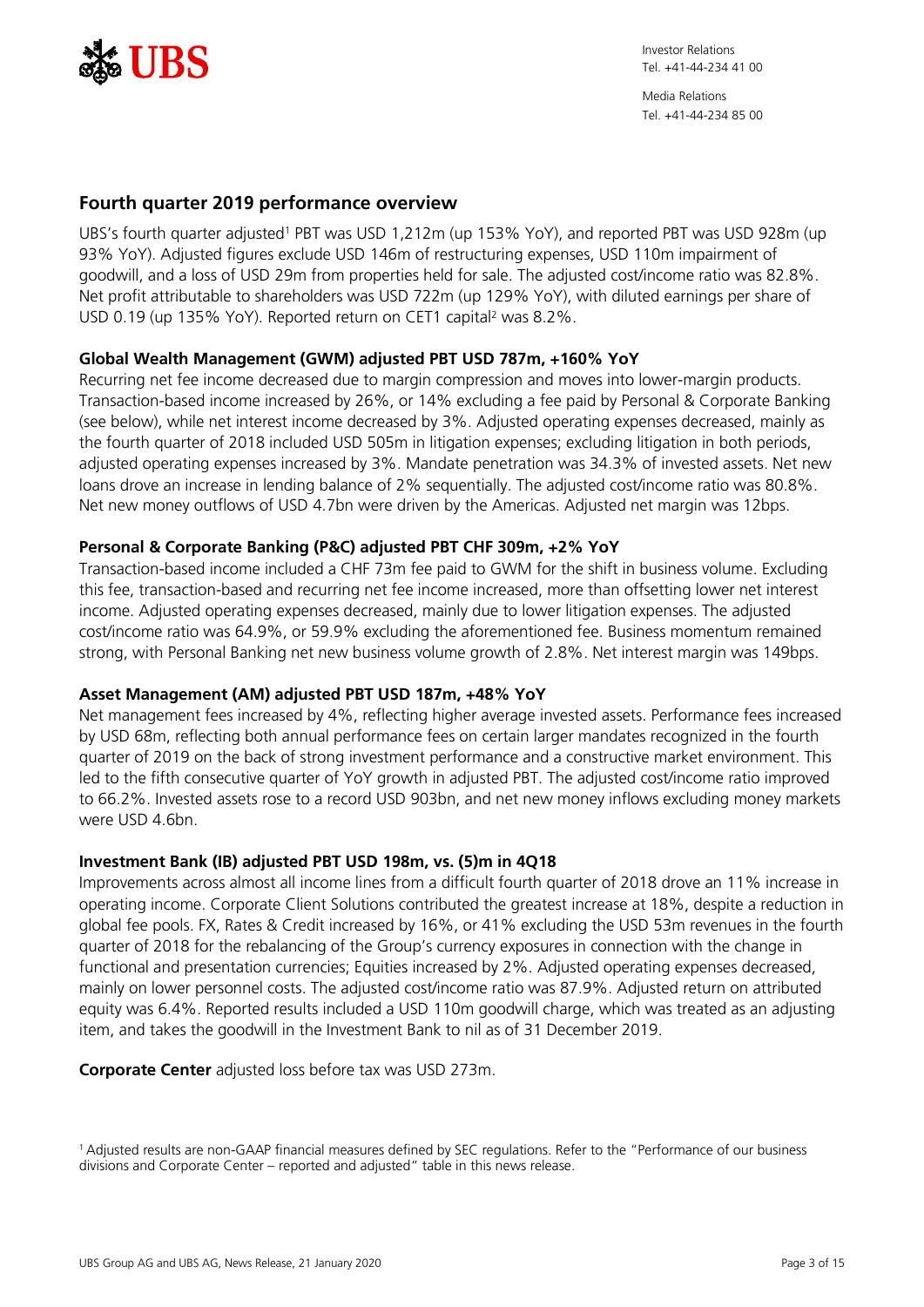

Media Relations Tel. +41-44-234 85 00

## **2019 performance overview**

UBS's full-year adjusted<sup>1</sup> PBT was USD 6,035m (down 0.5% YoY), and reported PBT was USD 5,577m (down 7% YoY). Adjusted figures for 2019 exclude USD 284m of restructuring expenses, USD 110m impairment of goodwill, USD 35m of net foreign currency translation losses, and a loss of USD 29m from properties held for sale. The adjusted cost/income ratio was 78.9% (down 51bps YoY). Net profit attributable to shareholders was USD 4,304m (down 5% YoY), with diluted earnings per share of USD 1.14 (down 3% YoY). Reported return on CET1 capital<sup>2</sup> was 12.4%.

## **Global Wealth Management (GWM) adjusted PBT USD 3,466m, +4% YoY**

Recurring net fee income decreased due to margin compression and moves into lower-margin products. Transaction-based income rose 3%, or 0.4% excluding a fee paid by Personal & Corporate Banking (see below), while net interest income reduced by 4%. Mandate penetration increased to 34.3% of invested assets. Loans grew by 3%, mainly driven by the Americas. Adjusted operating expenses decreased by 3%, mainly due to lower litigation expenses, as well as a decrease in personnel expenses. The adjusted cost/income ratio was 78.7%. Net new money was USD 31.6bn. Adjusted net margin was 14bps.

## **Personal & Corporate Banking (P&C) adjusted PBT CHF 1,450m, +3% YoY**

Transaction-based income included a CHF 73m fee paid to GWM for the shift in business volume. Excluding this fee, transaction-based and recurring net fee income increased to the highest level in a decade, more than offsetting lower net interest income. Adjusted operating expenses decreased on lower litigation expenses. The adjusted cost/income ratio was 60.4%, or 59.2% excluding the aforementioned fee. Business momentum remained strong, with Personal Banking net new business volume growth of 4.7%. Net interest margin was 150bps.

### **Asset Management (AM) adjusted PBT USD 565m, +17% YoY**

Net management fees increased by USD 6m, while performance fees doubled. The adjusted cost/income ratio improved to 70.8%. Invested assets rose to a record USD 903bn, and net new money inflows excluding money markets were USD 12.6bn.

### **Investment Bank (IB) adjusted PBT USD 1,061m, (37%) YoY**

Challenging market conditions, which were most pronounced in the first quarter of 2019, affected the IB's revenues. FX, Rates & Credit increased by 9% YoY when excluding net income of around USD 100m mainly related to the recognition of previously deferred day-1 profits in the second quarter of 2018 and the abovementioned USD 53m for the rebalancing of the Group's currency exposures. Adjusted operating expenses decreased by 3%. The adjusted cost/income ratio was 85.1%. Adjusted return on attributed equity was 8.6%. Reported results included a USD 110m goodwill charge in the fourth quarter of 2019, which was treated as an adjusting item, and takes the goodwill in the Investment Bank to nil.

**Corporate Center** adjusted loss before tax was USD 515m.

<sup>1</sup>Adjusted results are non-GAAP financial measures defined by SEC regulations. Refer to the "Performance of our business divisions and Corporate Center – reported and adjusted" table in this news release.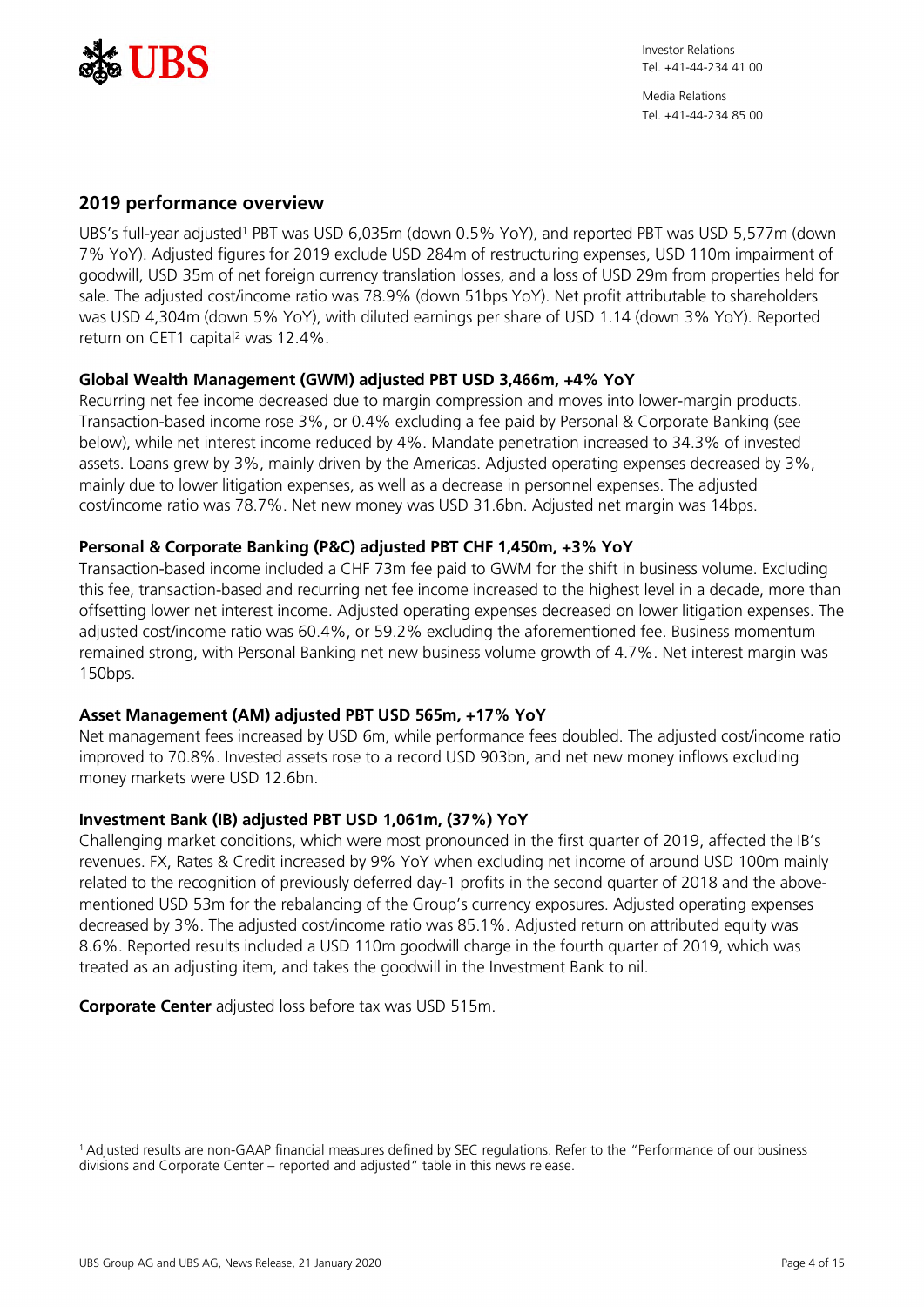

# **2020-2022: Driving higher and superior returns**

UBS aims to drive higher and superior returns by growing and leveraging its unique, integrated and complementary business portfolio and geographic footprint.

In connection with the completion of UBS's annual planning process, it is updating its performance targets and capital and resource guidance effective in 2020.

Targets, capital and resource guidance 2020-2022 (on a reported basis):

| <b>Group returns</b>      | <b>12-15%</b> return on CET1 capital (RoCET1)              |
|---------------------------|------------------------------------------------------------|
| <b>Cost efficiency</b>    | Positive operating leverage and 75-78% cost/income ratio   |
| Growth                    | <b>10-15%</b> PBT growth in Global Wealth Management       |
| <b>Capital allocation</b> | Up to 1/3 of Group RWA and LRD in IB                       |
| <b>Capital guidance</b>   | $\sim$ 13% CET1 capital ratio<br>~3.7% CET1 leverage ratio |

UBS intends to increase its dividend per share by USD 0.01 per year and return incremental capital through share repurchases.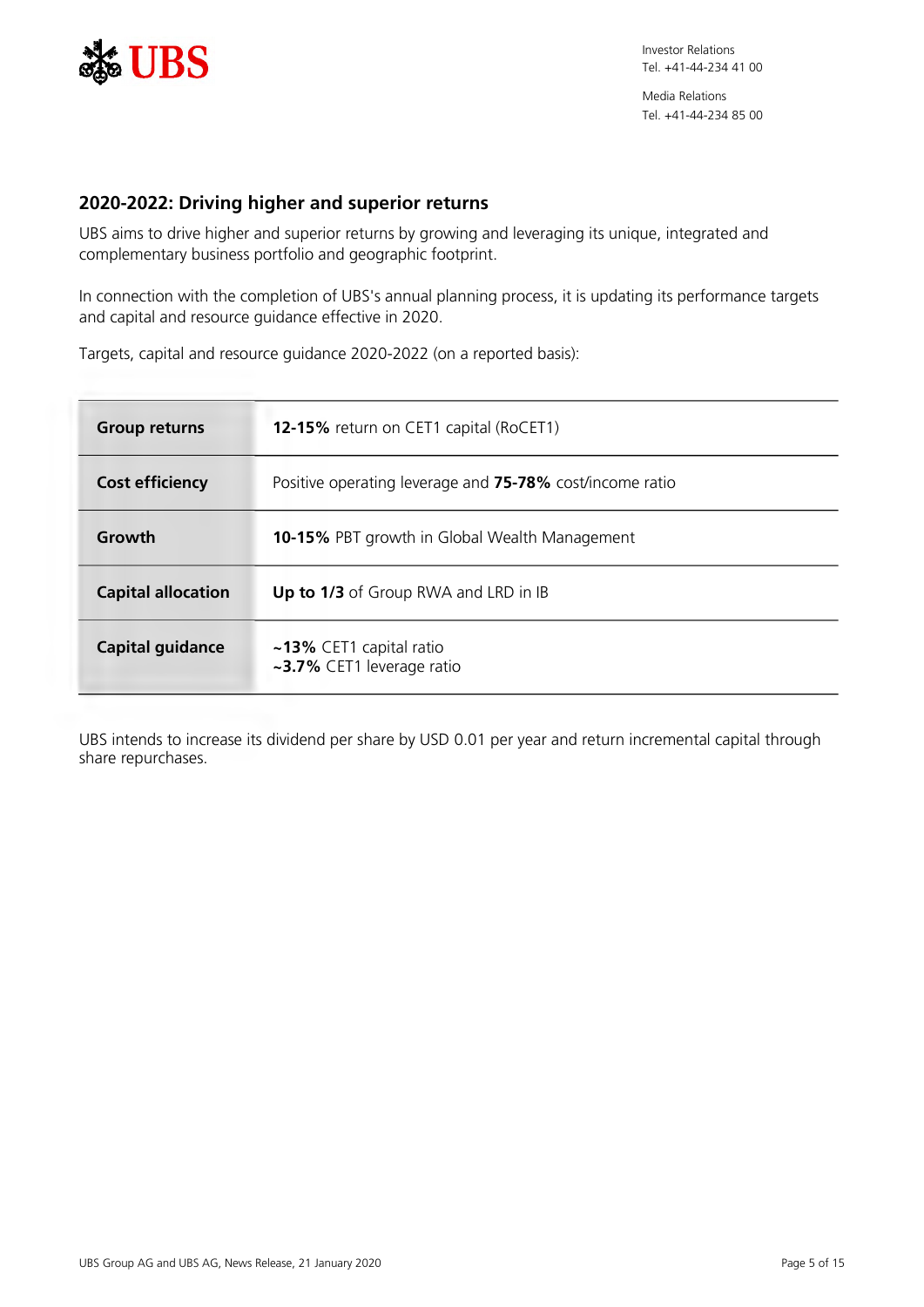

Media Relations Tel. +41-44-234 85 00

# **Commitment to sustainable performance**

UBS is committed to creating long-term positive value for its clients, employees, investors and society and the firm made substantial progress on this commitment in 2019. This is illustrated by recognition UBS has received throughout the year for its commitment to improving performance under ESG criteria and for its efforts in offering clients sustainable finance products and services.

### **Recognized leader in sustainability**

The Dow Jones Sustainability Index, the most widely recognized sustainability rating, confirmed UBS as Diversified Financial Services and Capital Markets industry group leader for the fifth year running. MSCI ESG Research maintained UBS's 'AA' rating, placing it in the top three of its primary peer group. Sustainalytics, the ESG ratings and research analysts, ranked UBS as an industry leader.

### **Strengthening the focus on sustainable finance**

Sustainable finance has long been a firm-wide priority. UBS continues to help its clients respond to growing interest in navigating the risks and opportunities from climate change and a range of 21st century risks. For instance, in Global Wealth Management, clients further invested into UBS's multi-asset Sustainable Investing solutions, which grew significantly to more than USD 9bn in invested assets, making it our fastest growing mandate offering. In Asset Management, assets invested in Sustainable Investment products similarly enjoyed very strong growth from USD 17bn to USD 39bn. UBS is committed to offering choice to its clients to mobilize capital and manage risks.

For this year's World Economic Forum, UBS showcases its Climate Aware framework in a white paper: *[www.ubs.com/wef2020](https://www.ubs.com/wef2020)*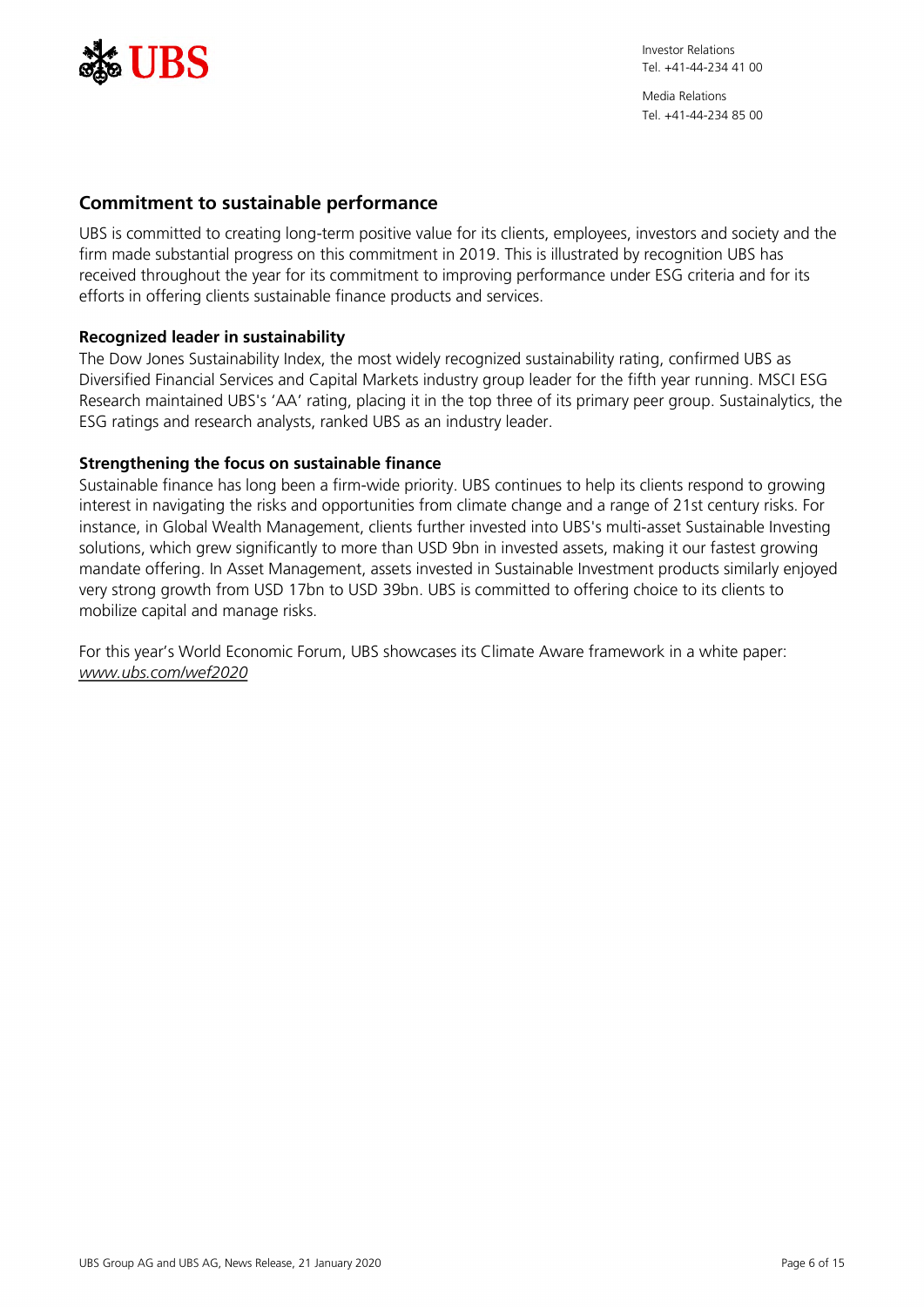

Media Relations Tel. +41-44-234 85 00

Information in this news release is presented for UBS Group AG on a consolidated basis unless otherwise specified. Financial information for UBS AG (consolidated) does not differ materially from UBS Group AG (consolidated) and a comparison between UBS Group AG (consolidated) and UBS AG (consolidated) is provided at the end of this news release.

<sup>1</sup>Adjusted results are non-GAAP financial measures defined by SEC regulations. Refer to the "Performance of our business divisions and Corporate Center – reported and adjusted" table in this news release.

2 Return on CET1 capital. Net profit attributable to shareholders (annualized as applicable) divided by average common equity tier 1 capital.

<sup>3</sup> Equity attributable to shareholders decreased by USD 2bn during the fourth quarter of 2019, of which USD 2bn related to other comprehensive income from defined benefit plans, predominantly reflecting a reversal of the Swiss pension plan's net defined benefit asset that was initially recognized in the third quarter of 2019. This had no significant impact on CET1 capital. 4 Going concern leverage ratio under Swiss SRB rules applicable as of 1 January 2020.

5 Shareholders whose shares are held through SIX (ISIN CH0244767585) will receive dividends in Swiss francs, based on a published exchange rate calculated to five decimal places immediately before the ex-dividend date. Shareholders holding shares through DTC (ISIN: CH0244767585; CUSIP: H42097107) will be paid dividends in US dollars.

<sup>6</sup> Subject to approval by shareholders at the Annual General Meeting scheduled for 29 April 2020, the dividend will be paid on 7 May 2020 to shareholders of record as of 6 May 2020. The ex-dividend date will be 5 May 2020. As newly required under Swiss tax law, 50% of the dividend will be paid out of retained earnings and the balance will be paid out capital contribution reserves. Dividends paid out of capital contribution reserves are not subject to Swiss withholding tax. The portion of the dividend paid out of retained earnings will be subject to a 35% Swiss withholding tax. For US federal income tax purposes, we expect that the dividend will be paid out of current or accumulated earnings and profits.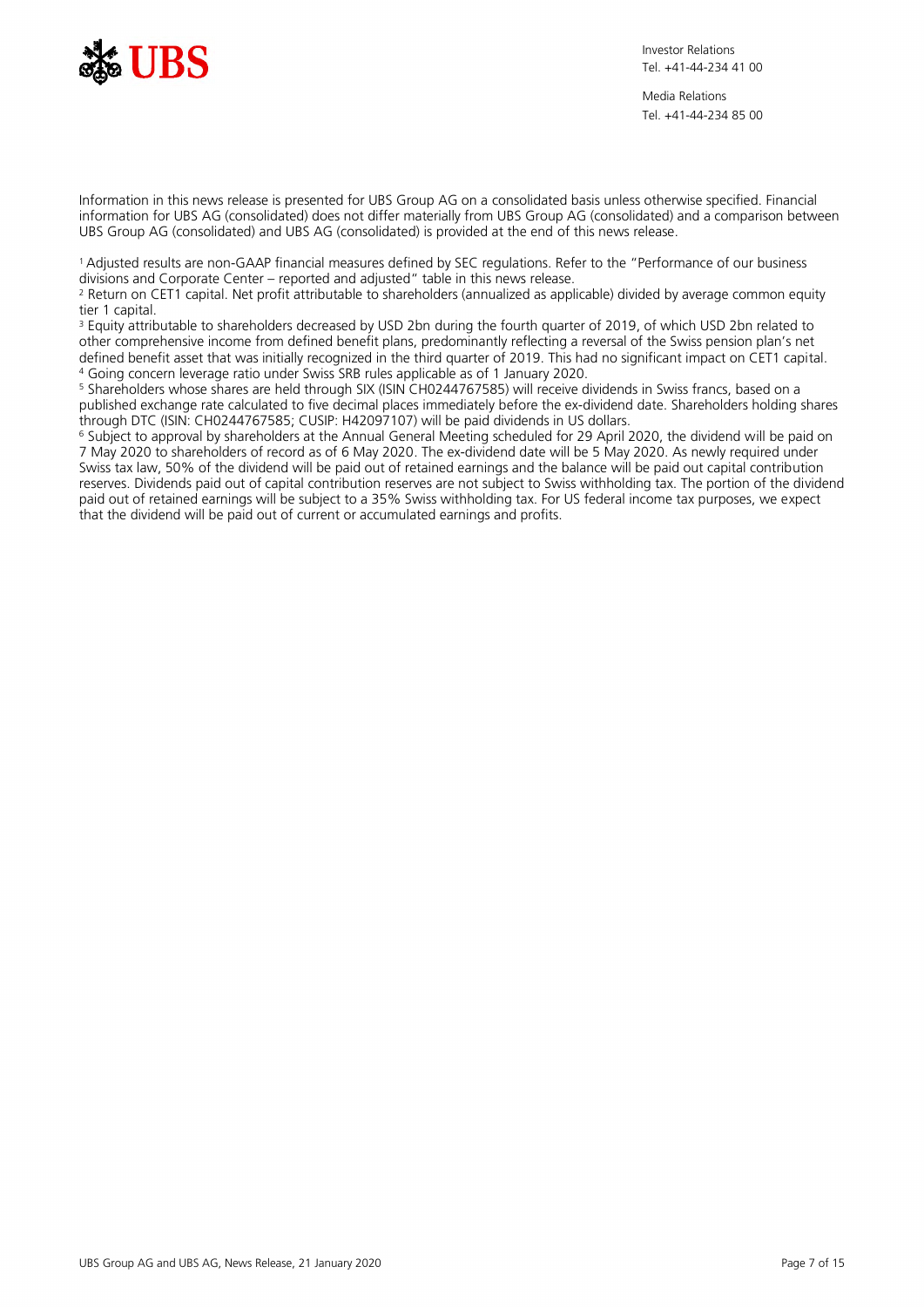

Media Relations Tel. +41-44-234 85 00

For the quarter ended 31.12.18

#### **Performance of our business divisions and Corporate Center – reported and adjusted1,2**

|                                                                          |                                    | For the quarter ended 31.12.19     |                          |                    |                                  |            |  |  |  |
|--------------------------------------------------------------------------|------------------------------------|------------------------------------|--------------------------|--------------------|----------------------------------|------------|--|--|--|
| USD million                                                              | <b>Global Wealth</b><br>Management | Personal &<br>Corporate<br>Banking | Asset<br>Manage-<br>ment | Investment<br>Bank | Corporate<br>Center <sup>3</sup> | <b>UBS</b> |  |  |  |
| Operating income as reported                                             | 4.150                              | 88 <sup>°</sup>                    | 551                      | ,681               | (211)                            | 7,052      |  |  |  |
| of which: net gains / (losses) from properties held for sale             |                                    |                                    |                          |                    | (29)                             | (29)       |  |  |  |
| Operating income (adjusted)                                              | 4,150                              | 881                                | 551                      | 1,681              | (182)                            | 7,080      |  |  |  |
| Operating expenses as reported                                           | 3.384                              | 57'                                | 371                      | .703               | 95                               | 6.124      |  |  |  |
| of which: personnel-related restructuring expenses                       |                                    |                                    |                          | 81                 | 32                               | 114        |  |  |  |
| of which: non-personnel-related restructuring expenses <sup>4</sup>      |                                    |                                    |                          |                    | 28                               | 32         |  |  |  |
| of which: restructuring expenses allocated from Corporate Center4,5      | 21                                 | 3                                  | ל                        | 28                 | 657.                             |            |  |  |  |
| of which: impairment of goodwill                                         |                                    |                                    |                          | 110                |                                  | 110        |  |  |  |
| Operating expenses (adjusted)                                            | 3.363                              | 567                                | 365                      | .483               | 91                               | 5.868      |  |  |  |
| of which: net expenses for litigation, regulatory and similar matters of | 47                                 | 0                                  | 0                        | 55                 | 3                                | 104        |  |  |  |
| Operating profit / (loss) before tax as reported                         | 766                                | 310                                | 180                      | (22)               | (306)                            | 928        |  |  |  |
| Operating profit / (loss) before tax (adjusted)                          | 787                                | 314                                | 187                      | 198                | (273)                            | 1,212      |  |  |  |

| Personal &<br>Asset<br>Global Wealth<br>Corporate<br>Manage-<br>Investment<br>Corporate<br>USD million<br><b>UBS</b><br>Banking<br>Management<br>Bank<br>Center <sup>3</sup><br>ment<br>468<br>(423)<br>6,972<br>1.521<br>4.129<br>1.278<br>Operating income as reported<br>of which: gains related to investments in associates<br>460<br>101<br>359<br>of which: remeasurement loss related to UBS Securities China<br>(270)<br>(270)<br>468<br>6.782<br>4,028<br>919<br>1,521<br>(154)<br>Operating income (adjusted)<br>362<br>95<br>3.802<br>634<br>1.598<br>6.492<br>Operating expenses as reported<br>of which: personnel-related restructuring expenses4<br>95<br>70<br>87<br>of which: non-personnel-related restructuring expenses <sup>4</sup><br>К<br>3<br>93<br>$\iota$<br>of which: restructuring expenses allocated from Corporate Center4,5<br>59<br>13<br>69<br>(157)<br>17<br>342<br>95<br>6.304<br>3.726<br>616<br>1.526<br>Operating expenses (adjusted)<br>533<br>of which: net expenses for litigation, regulatory and similar matters of<br>505<br>(8)<br>0<br>(6)<br>41<br>(78)<br>(518)<br>327<br>106<br>481<br>Operating profit / (loss) before tax as reported<br>644 | Operating profit / (loss) before tax (adjusted) | 302 | 303 | 126 | (5) | (248) | 478 |
|--------------------------------------------------------------------------------------------------------------------------------------------------------------------------------------------------------------------------------------------------------------------------------------------------------------------------------------------------------------------------------------------------------------------------------------------------------------------------------------------------------------------------------------------------------------------------------------------------------------------------------------------------------------------------------------------------------------------------------------------------------------------------------------------------------------------------------------------------------------------------------------------------------------------------------------------------------------------------------------------------------------------------------------------------------------------------------------------------------------------------------------------------------------------------------------------------|-------------------------------------------------|-----|-----|-----|-----|-------|-----|
|                                                                                                                                                                                                                                                                                                                                                                                                                                                                                                                                                                                                                                                                                                                                                                                                                                                                                                                                                                                                                                                                                                                                                                                                  |                                                 |     |     |     |     |       |     |
|                                                                                                                                                                                                                                                                                                                                                                                                                                                                                                                                                                                                                                                                                                                                                                                                                                                                                                                                                                                                                                                                                                                                                                                                  |                                                 |     |     |     |     |       |     |
|                                                                                                                                                                                                                                                                                                                                                                                                                                                                                                                                                                                                                                                                                                                                                                                                                                                                                                                                                                                                                                                                                                                                                                                                  |                                                 |     |     |     |     |       |     |
|                                                                                                                                                                                                                                                                                                                                                                                                                                                                                                                                                                                                                                                                                                                                                                                                                                                                                                                                                                                                                                                                                                                                                                                                  |                                                 |     |     |     |     |       |     |
|                                                                                                                                                                                                                                                                                                                                                                                                                                                                                                                                                                                                                                                                                                                                                                                                                                                                                                                                                                                                                                                                                                                                                                                                  |                                                 |     |     |     |     |       |     |
|                                                                                                                                                                                                                                                                                                                                                                                                                                                                                                                                                                                                                                                                                                                                                                                                                                                                                                                                                                                                                                                                                                                                                                                                  |                                                 |     |     |     |     |       |     |
|                                                                                                                                                                                                                                                                                                                                                                                                                                                                                                                                                                                                                                                                                                                                                                                                                                                                                                                                                                                                                                                                                                                                                                                                  |                                                 |     |     |     |     |       |     |
|                                                                                                                                                                                                                                                                                                                                                                                                                                                                                                                                                                                                                                                                                                                                                                                                                                                                                                                                                                                                                                                                                                                                                                                                  |                                                 |     |     |     |     |       |     |
|                                                                                                                                                                                                                                                                                                                                                                                                                                                                                                                                                                                                                                                                                                                                                                                                                                                                                                                                                                                                                                                                                                                                                                                                  |                                                 |     |     |     |     |       |     |
|                                                                                                                                                                                                                                                                                                                                                                                                                                                                                                                                                                                                                                                                                                                                                                                                                                                                                                                                                                                                                                                                                                                                                                                                  |                                                 |     |     |     |     |       |     |
|                                                                                                                                                                                                                                                                                                                                                                                                                                                                                                                                                                                                                                                                                                                                                                                                                                                                                                                                                                                                                                                                                                                                                                                                  |                                                 |     |     |     |     |       |     |
|                                                                                                                                                                                                                                                                                                                                                                                                                                                                                                                                                                                                                                                                                                                                                                                                                                                                                                                                                                                                                                                                                                                                                                                                  |                                                 |     |     |     |     |       |     |

1 Adjusted results are non-GAAP financial measures as defined by SEC regulations. 2 Prior-year comparative figures in this table have been restated for the changes in Corporate Center cost and resource allocation to the business divisions and the changes in the equity attribution framework effective 1 January 2019. Refer to "Note 1 Basis of accounting" in the "Consolidated financial statements" section of the UBS Group first quarter 2019 report for more information about the changes to the Corporate Center cost and resource allocation to business divisions and to the "Recent developments" section of the UBS Group<br>first quarter other business divisions. G Reflects the net increase in / (release of) provisions for litigation, regulatory and similar matters recognized in the income statement. Refer to "Provisions and contingent liabilities" in<br>the of 2018: USD 1 million).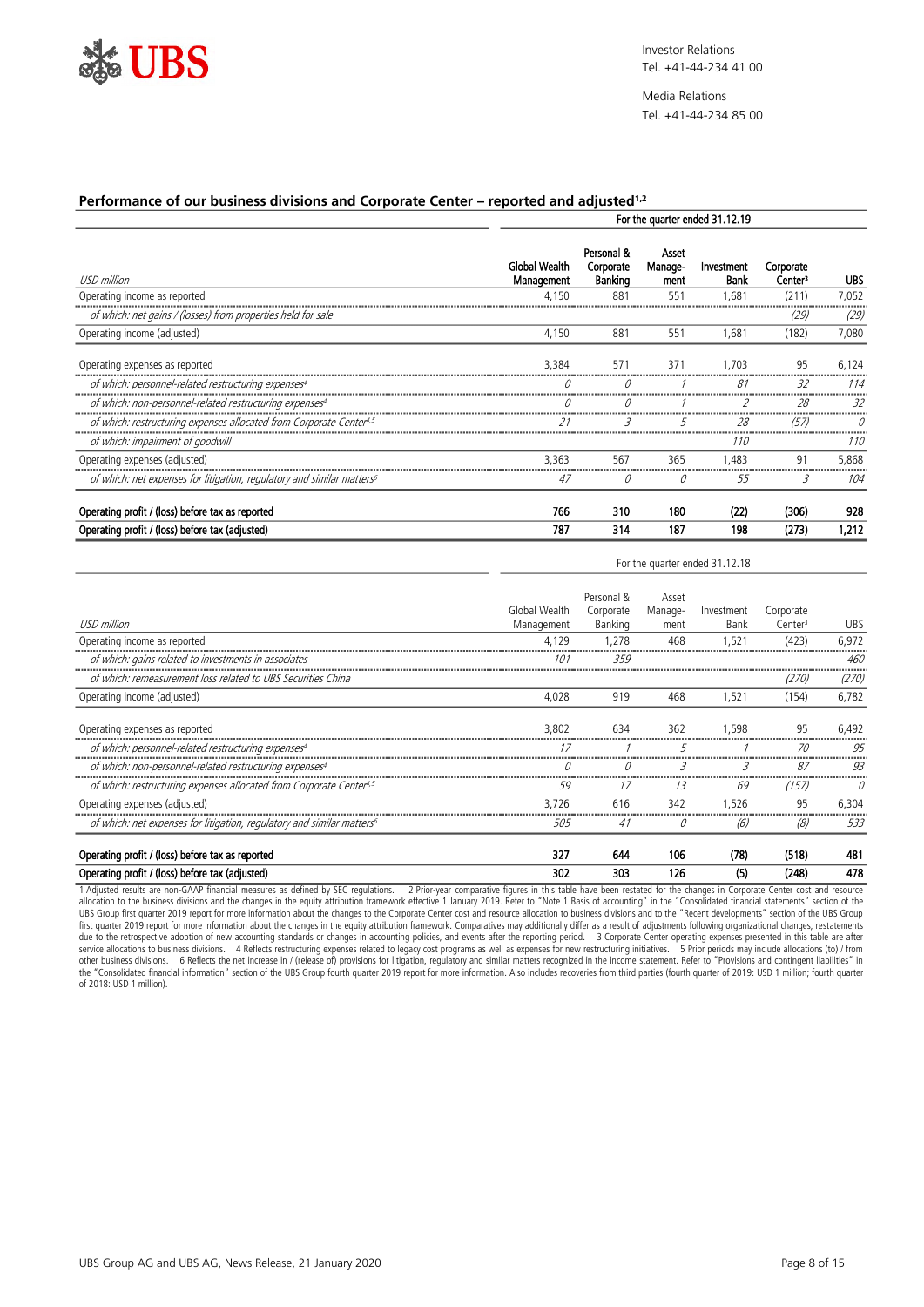

Media Relations Tel. +41-44-234 85 00

#### **Performance of our business divisions and Corporate Center – reported and adjusted1,2**

|                                                                          | For the year ended 31.12.19        |                                    |                          |                    |                                  |        |  |
|--------------------------------------------------------------------------|------------------------------------|------------------------------------|--------------------------|--------------------|----------------------------------|--------|--|
| USD million                                                              | <b>Global Wealth</b><br>Management | Personal &<br>Corporate<br>Banking | Asset<br>Manage-<br>ment | Investment<br>Bank | Corporate<br>Center <sup>3</sup> | UBS    |  |
| Operating income as reported                                             | 16,353                             | 3.715                              | 1,938                    | 7,269              | (385)                            | 28,889 |  |
| of which: net foreign currency translations losses <sup>4</sup>          |                                    |                                    |                          |                    | (35)                             | (35)   |  |
| of which: net gains / (losses) from properties held for sale             |                                    |                                    |                          |                    | (29)                             | (29)   |  |
| Operating income (adjusted)                                              | 16,353                             | 3,715                              | 1,938                    | 7.269              | (321)                            | 28,953 |  |
| Operating expenses as reported                                           | 12.955                             | 2,274                              | 1,406                    | 6,485              | 192                              | 23,312 |  |
| of which: personnel-related restructuring expenses                       |                                    |                                    | 6                        | 84                 | 113                              | 203    |  |
| of which: non-personnel-related restructuring expenses <sup>5</sup>      |                                    | IJ                                 |                          |                    | 68                               | 81     |  |
| of which: restructuring expenses allocated from Corporate Center5        | 69                                 |                                    | 20                       | 77                 | (183)                            |        |  |
| of which: impairment of goodwill                                         |                                    |                                    |                          | 110                |                                  | 110    |  |
| Operating expenses (adjusted)                                            | 12.887                             | 2.257                              | 1.373                    | 6.208              | 194                              | 22,918 |  |
| of which: net expenses for litigation, regulatory and similar matters of | 135                                | 0                                  | 0                        | 53                 | (23)                             | 165    |  |
| Operating profit / (loss) before tax as reported                         | 3,397                              | 1.441                              | 532                      | 784                | (577)                            | 5,577  |  |
| Operating profit / (loss) before tax (adjusted)                          | 3,466                              | 1,458                              | 565                      | 1.061              | (515)                            | 6,035  |  |

|                                                                                    | For the year ended 31.12.18 |                                    |                          |                    |                                  |            |  |
|------------------------------------------------------------------------------------|-----------------------------|------------------------------------|--------------------------|--------------------|----------------------------------|------------|--|
| USD million                                                                        | Global Wealth<br>Management | Personal &<br>Corporate<br>Banking | Asset<br>Manage-<br>ment | Investment<br>Bank | Corporate<br>Center <sup>3</sup> | <b>UBS</b> |  |
| Operating income as reported                                                       | 16.785                      | 4,161                              | 1.852                    | 8.041              | (626)                            | 30,213     |  |
| of which: gains related to investments in associates                               | 10 i                        | 359                                |                          |                    |                                  | 460        |  |
| of which: gains on sale of real estate                                             |                             |                                    |                          |                    | 31                               | 31         |  |
| of which: gains on sale of subsidiaries and businesses                             |                             |                                    |                          |                    | 25                               | 25         |  |
| of which: remeasurement loss related to UBS Securities China                       |                             |                                    |                          |                    | (270)                            | (270)      |  |
| Operating income (adjusted)                                                        | 16,684                      | 3,802                              | 1.852                    | 8.041              | (413)                            | 29,966     |  |
| Operating expenses as reported                                                     | 13.531                      | 2,365                              | 1.426                    | 6.554              | 346                              | 24,222     |  |
| of which: personnel-related restructuring expenses <sup>5</sup>                    | 34                          |                                    | 23                       | 16                 | 208                              | 286        |  |
| of which: non-personnel-related restructuring expenses <sup>5</sup>                | 16                          |                                    |                          |                    | 238                              | 275        |  |
| of which: restructuring expenses allocated from Corporate Center5                  | 209                         | 43                                 | 33                       | 166                | (450)                            |            |  |
| of which: gain related to changes to the Swiss pension plan?                       | (66)                        | (38)                               | (10)                     | (5)                | (122)                            | (241)      |  |
| Operating expenses (adjusted)                                                      | 13,338                      | 2,355                              | 1,370                    | 6,367              | 472                              | 23,903     |  |
| of which: net expenses for litigation, regulatory and similar matters <sup>6</sup> | 619                         | 41                                 | Ũ                        | (64)               | 62                               | 657        |  |
| Operating profit / (loss) before tax as reported                                   | 3,254                       | 1.796                              | 426                      | 1.486              | (971)                            | 5,991      |  |

1 Adjusted results are non-GAAP financial measures as defined by SEC regulations. 2 Prior-year comparative figures in this table have been restated for the changes in Corporate Center cost and resource allocation to the bu to the retrospective adoption of new accounting standards or changes in accounting policies, and events after the reporting period. 3 Corporate Center operating expenses presented in this table are after service<br>allocation initiatives. GiReflects the net increase in / (release of) provisions for litigation, regulatory and similar matters recognized in the income statement. Refer to "Provisions and contingent liabilities" in the the starten b 31 December 2019 and 31 December 2018, respectively. 7 Changes to the Pension Fund of UBS in Switzerland in the first quarter of 2018 resulted in a reduction in the pension obligation recognized by UBS. As a consequence, a pre-tax gain of USD 241 million was recognized in the income statement in the first quarter of 2018, with no overall effect on total equity. Refer to "Note 29 Pension and other post-employment<br>benefit plans"

Operating profit / (loss) before tax (adjusted) 3,346 1,447 482 1,674 (885) 6,063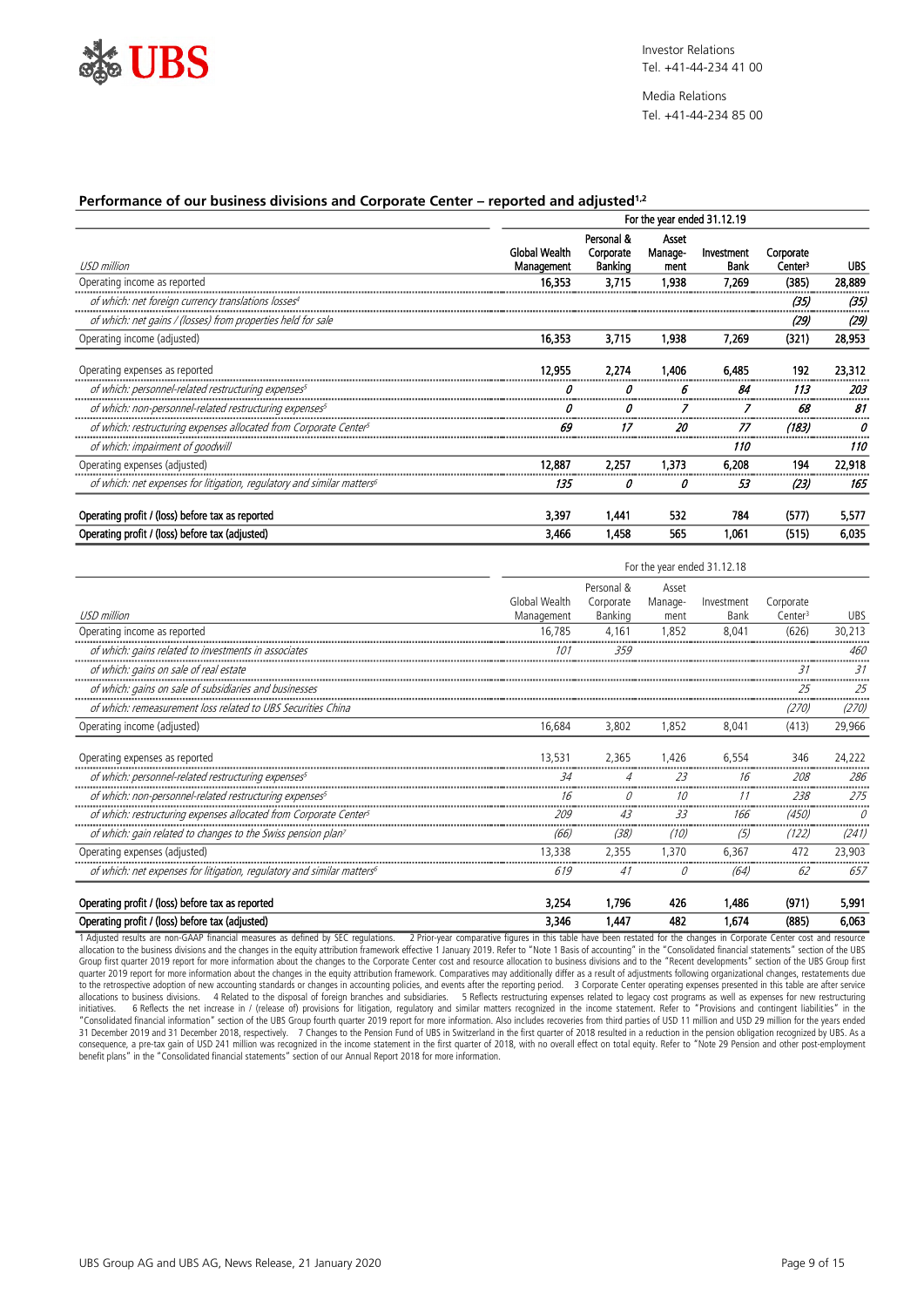

Media Relations Tel. +41-44-234 85 00

#### **Our key figures**

|                                                                                                      | As of or for the quarter ended |                        |                               | As of or for the year ended |              |
|------------------------------------------------------------------------------------------------------|--------------------------------|------------------------|-------------------------------|-----------------------------|--------------|
| USD million, except where indicated                                                                  | 31.12.19                       | 30.9.19                | 31.12.18                      | 31.12.19                    | 31.12.18     |
| Group results                                                                                        |                                |                        |                               |                             |              |
| Operating income                                                                                     | 7,052                          | 7,088                  | 6.972                         | 28.889                      | 30,213       |
| Operating expenses                                                                                   | 6,124                          | 5,743                  | 6,492                         | 23,312                      | :<br>24,222  |
| Operating profit / (loss) before tax                                                                 | 928                            | 1.345                  | 481                           | 5.577                       | 5,991        |
| Net profit / (loss) attributable to shareholders                                                     | 722                            | 1,049                  | 315                           | 4,304                       | 4,516        |
| Diluted earnings per share (USD) <sup>1</sup>                                                        | 0.19                           | 0.28                   | 0.08                          | 1.14                        | 1.18         |
| Profitability and growth <sup>2</sup>                                                                |                                |                        |                               |                             |              |
| Return on equity (%) <sup>3</sup>                                                                    | 5.2                            | 7.7<br>------          | 2.4<br>                       | 7.9<br>                     | 8.6<br>      |
|                                                                                                      | 5.9                            | 8.7<br>                | 2.7                           | 9.0<br>                     | 9.8          |
|                                                                                                      | $\overline{8.2}$               | 12.1                   | $\frac{1}{3.7}$               | 12.4<br>                    | 13.1         |
| Return on risk-weighted assets, gross (%) <sup>6</sup>                                               | 10.8                           | 10.8                   | 10.8                          | 11.0                        | 11.8         |
| Return on leverage ratio denominator, gross (%) <sup>6</sup><br>Cost / income ratio (%) <sup>7</sup> | 3.1                            | $\frac{1000}{3.1}$<br> | <br>3.1<br>                   | <br>3.2<br>.                | ي<br>3.3<br> |
|                                                                                                      | 86.8                           | 80.6<br>               | 92.4                          | 80.5<br>                    | 79.9         |
| Adjusted cost / income ratio (%) <sup>8</sup>                                                        | 82.8                           | 79.1                   | $\frac{1}{92.2}$              | 78.9                        | 79.5         |
| Effective tax rate (%)                                                                               | 21.6                           | 21.9                   | .<br>34.4                     | <br>22.7                    | <br>24.5     |
| Net profit growth (%) <sup>9</sup>                                                                   | 129.4                          | (16.2)                 |                               | <br>(4.7)                   | <br>366.0    |
| <b>Resources</b>                                                                                     |                                |                        |                               |                             |              |
| Total assets                                                                                         | 972,183                        | 973.118                | 958,489                       | 972.183                     | 958,489      |
| Equity attributable to shareholders                                                                  | 54,533                         | 56,187                 | 52,928                        | 54,533                      | 52,928       |
| Common equity tier 1 capital <sup>10</sup>                                                           | 35,582                         | 34,673                 | 34,119                        | 35,582                      | 34,119       |
| Risk-weighted assets <sup>10</sup>                                                                   | 259,208                        | 264,626                | 263,747                       | 259,208                     | 263,747      |
|                                                                                                      | 13.7                           | 13.1<br>               | 12.9<br>                      | 13.7<br>                    | 12.9         |
| Going concern capital ratio (%) <sup>10</sup>                                                        | $\frac{1}{20.0}$               | 19.2                   | 17.5                          | 20.0                        | <br>.17.5    |
|                                                                                                      | 34.6                           | 33.3                   | 31.7                          | 34.6                        | 31.7         |
| Leverage ratio denominator <sup>10</sup>                                                             | 911.325                        | 901,914                | 904,598                       | 911,325                     | 904,598      |
|                                                                                                      | $rac{1}{3.90}$                 | 3.84                   | <br>3.77                      | $rac{1}{3.90}$              | 3.77         |
| Going concern leverage ratio (%) <sup>10</sup>                                                       | <br>5.7                        | <br>5.6<br>            | ------<br>5.1<br><b>11111</b> | ------<br>5.7               | <br>5.1<br>  |
| Total loss-absorbing capacity leverage ratio (%) <sup>10</sup>                                       | 9.8                            | 9.8                    | 9.3                           | 9.8                         | 9.3          |
| Liquidity coverage ratio (%) <sup>11</sup>                                                           | <br>134                        | <br>138                | <br>136                       | <br>134                     | 136          |
| Other                                                                                                |                                |                        |                               |                             |              |
| Invested assets (USD billion) <sup>12</sup>                                                          | 3.607                          | 3.422                  | 3.101                         | 3.607                       | 3.101        |
| Personnel (full-time equivalents)                                                                    | 68,662                         | 67,634                 | 66,888                        | 68,662                      | 66,888       |
| Market capitalization <sup>13</sup>                                                                  | 45,661                         | 41,210                 | 45,907                        | 45,661                      | 45,907       |
| Total book value per share (USD) <sup>13</sup>                                                       | 15.08                          | 15.47                  | 14.35                         | 15.08                       | 14.35        |
| Total book value per share (CHF) <sup>13,14</sup>                                                    | 14.60                          | 15.45                  | 14.11                         | 14.60                       | 14.11        |
| Tangible book value per share (USD) <sup>13</sup>                                                    | 13.29                          | 13.67                  | 12.55                         | 13.29                       | 12.55        |
| Tangible book value per share (CHF) <sup>13,14</sup>                                                 | 12.87                          | 13.64                  | 12.33                         | 12.87                       | 12.33        |

1 Refer to "Earnings per share (EPS) and shares outstanding" in the "Consolidated financial information" section of the UBS Group fourth quarter 2019 report for more information. 2 Refer to the "Performance targets and measurement" section of our Annual Report 2018 for more information about our performance targets. 3 Calculated as net profit attributable to shareholders (annualized as applicable) divided by<br>average equity at intangible assets. Effective 1 January 2019, the definition of the numerator for return on tangible equity has been revised to align with numerators for return on equity and return on common equity tier 1 capital;<br>i.e., we ratio denominator, respectively. 7 Calculated as operating expenses divided by operating income before credit loss expense or recovery. 8 Calculated as adjusted operating expenses divided by adjusted operating income before credit loss expense or recovery. 9 Calculated as change in net profit attributable to shareholders from continuing operations between current and comparison periods divided by net profit attributabl quarter 2019 report for more information. 14 Total book value per share and tangible book value per share in Swiss francs are calculated based on a translation of equity under our US dollar presentation currency. As a consequence of the restatement to a US dollar presentation currency, amounts may differ from those originally published in our quarterly and annual reports.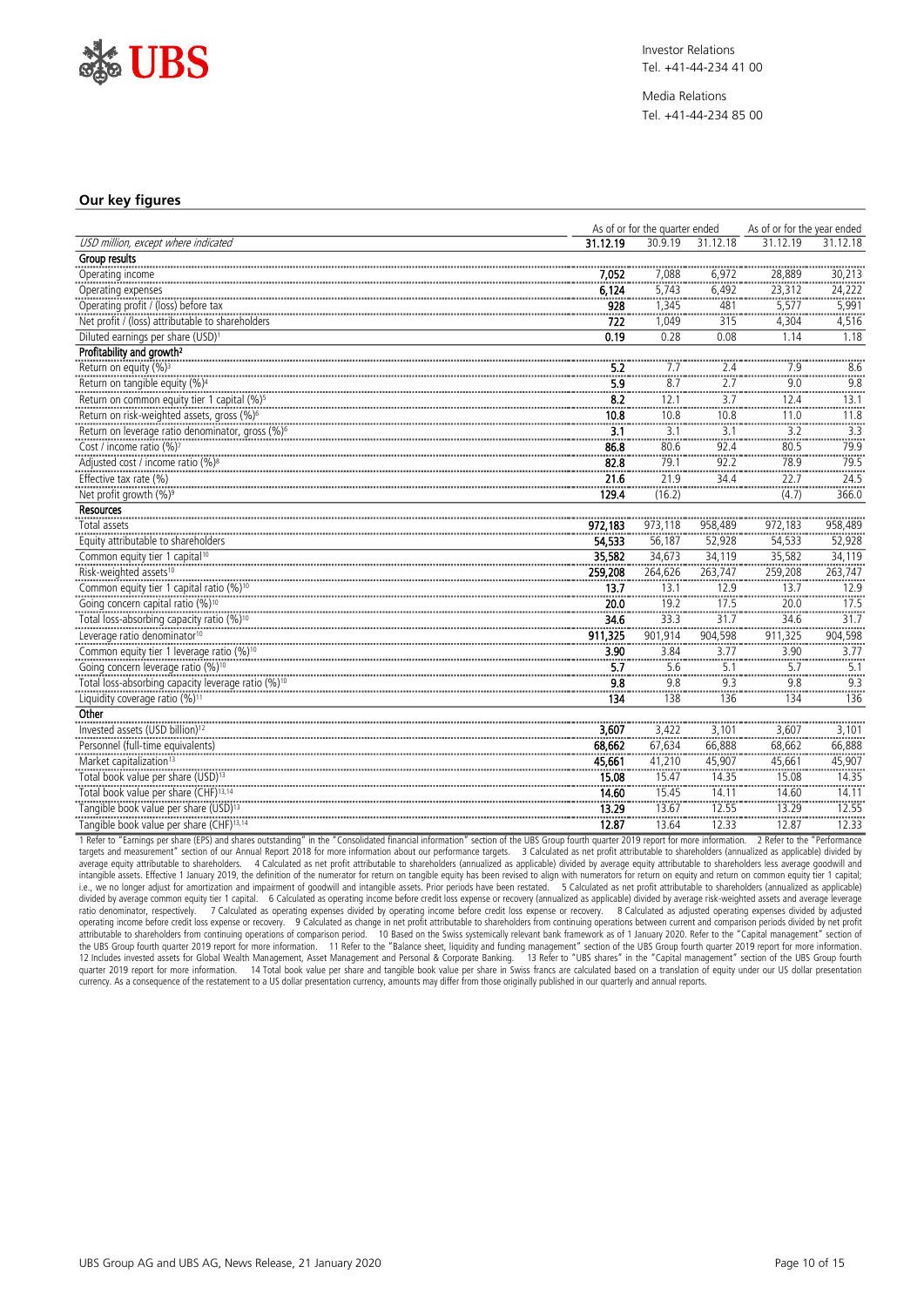

Media Relations Tel. +41-44-234 85 00

#### **Income statement**

|                                                                                           | For the quarter ended |         |                          | % change from  |                    | For the year ended |                |
|-------------------------------------------------------------------------------------------|-----------------------|---------|--------------------------|----------------|--------------------|--------------------|----------------|
| <b>USD</b> million                                                                        | 31.12.19              | 30.9.19 | 31.12.18                 | 3019           | 4018               | 31.12.19           | 31.12.18       |
| Net interest income                                                                       | 1,262                 | 1.090   | 1.226                    | 16             | $\overline{3}$<br> | 4.501              | 5,048          |
| Other net income from financial instruments measured at fair value through profit or loss | 1,381                 | 1.587   | 1.297                    | (13)           | 6                  | 6.842<br>          | 6,960          |
| Credit loss (expense) / recovery                                                          | (8)                   | (38)    | (53)                     | (80)           | (86)               | (78)               | (118)          |
| Fee and commission income                                                                 | 4.856                 | 4.805   | 4.700                    |                | 3                  | 19.110             | 19,598         |
| Fee and commission expense                                                                | (458)                 | (396)   | (439)                    | 16             | 4                  | (1,696)            | (1,703)        |
| Net fee and commission income                                                             | 4.398                 | 4.409   | 4.261                    | $\Omega$       | $\overline{3}$     | 17.413             | 17.895         |
| Other income                                                                              | 19                    | 39      | 241                      | (52)           | (92)               | 212                | 428            |
| Total operating income                                                                    | 7.052                 | 7,088   | 6,972                    | (1)            | $\mathbf{1}$       | 28,889             | 30,213         |
| Personnel expenses                                                                        | 3,902                 | 3,987   | 3,839                    | (2)            | $\overline{2}$     | 16.084             | 16,132         |
| General and administrative expenses                                                       | 1.618                 | 1.308   | 2,293                    | 24<br>         | (29)               | 5,288              | 6,797          |
| Depreciation and impairment of property, equipment and software                           | 480                   | 432     | 343                      | 11             | 40                 | 1.765              | 1.228          |
| Amortization and impairment of goodwill and intangible assets                             | 125                   | 16      | 17                       | 659            | 635                | 175                | 65             |
| Total operating expenses                                                                  | 6.124                 | 5.743   | 6.492                    | $\overline{7}$ | (6)                | 23.312             | 24,222         |
| Operating profit / (loss) before tax                                                      | 928                   | 1.345   | 481                      | (31)           | 93                 | 5,577              | 5,991          |
| Tax expense / (benefit)                                                                   | 200                   | 294     | 165                      | (32)           | 21                 | 1,267              | 1,468          |
| Net profit / (loss)                                                                       | 727                   | 1.051   | 315                      | (31)           | 131                | 4,310              | 4,522          |
| Net profit / (loss) attributable to non-controlling interests                             | 6                     |         |                          | 351            | 712                | 6                  | $\overline{7}$ |
| Net profit / (loss) attributable to shareholders                                          | 722                   | 1,049   | 315                      | (31)           | 129                | 4,304              | 4,516          |
|                                                                                           |                       |         |                          |                |                    |                    |                |
| <b>Comprehensive income</b>                                                               |                       |         |                          |                |                    |                    |                |
| Total comprehensive income                                                                | (1, 567)              | 3,146   | 1.208                    |                |                    | 5,091              | 4,231          |
| Total comprehensive income attributable to non-controlling interests                      | 10                    | (5)     | $\overline{\phantom{a}}$ |                | 468                | $\overline{2}$     | 5              |
| Total comprehensive income attributable to shareholders                                   | (1,577)               | 3,151   | 1,207                    |                |                    | 5,089              | 4,225          |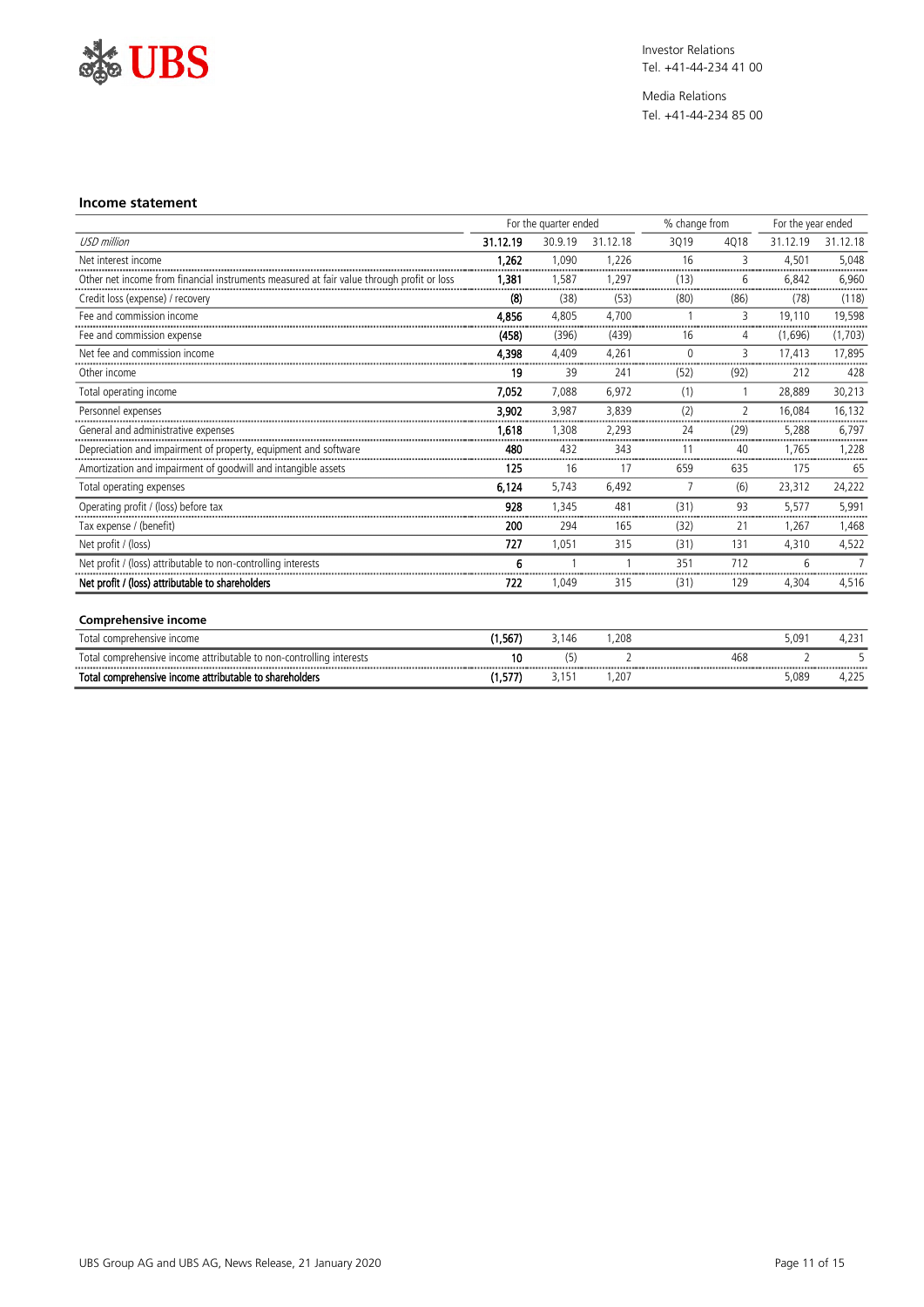

#### **Comparison between UBS Group AG consolidated and UBS AG consolidated**

|                                                                       | As of or for the quarter ended 31.12.19 |                         |                                         |                                     | As of or for the quarter ended 30.9.19 |                                                               |                                                         | As of or for the quarter ended 31.12.18 |                          |  |
|-----------------------------------------------------------------------|-----------------------------------------|-------------------------|-----------------------------------------|-------------------------------------|----------------------------------------|---------------------------------------------------------------|---------------------------------------------------------|-----------------------------------------|--------------------------|--|
| USD million, except where indicated                                   | <b>UBS Group AG</b><br>consolidated     | consolidated (absolute) | <b>UBS AG</b> Difference                | <b>UBS Group AG</b><br>consolidated | consolidated (absolute)                | UBS AG Difference                                             | <b>UBS Group AG</b><br>consolidated                     | consolidated (absolute)                 | <b>UBS AG Difference</b> |  |
| Income statement                                                      |                                         |                         |                                         |                                     |                                        |                                                               |                                                         |                                         |                          |  |
| Operating income                                                      | 7,052                                   | 7,145                   | (93)                                    | 7,088                               | 7,187                                  | (100)                                                         | 6,972                                                   | 7,083                                   | (111)                    |  |
| Operating expenses                                                    | 6,124                                   | 6,332                   | (207)                                   | 5,743                               | 5,942                                  | (199)                                                         | 6,492                                                   | 6,667                                   | (176)                    |  |
| Operating profit / (loss) before tax                                  | <br>928                                 | 814                     | 114                                     | 1,345                               | 1,245                                  | 100                                                           | 481                                                     | 416                                     | 65                       |  |
| of which: Global Wealth Management                                    | 766                                     | 754                     | $\begin{array}{c}\n \\ 12\n\end{array}$ | 894                                 | 877                                    | $\begin{array}{c}\n \\ \hline\n17 \\  \\ \hline\n\end{array}$ | $\frac{1}{327}$                                         | $\frac{1}{316}$                         | $\frac{11}{11}$          |  |
| of which: Personal & Corporate Banking                                | 310                                     | $\overline{311}$        |                                         | .<br>354                            | 354                                    | 0                                                             |                                                         | 645                                     |                          |  |
| of which: Asset Management                                            | 180                                     | 180                     | $\frac{\overline{}}{\overline{}}$       | $\frac{1}{124}$                     | $\frac{1}{124}$                        | $\ddot{\vec{c}}$                                              | $\begin{array}{c}\n 644 \\  \hline\n 106\n \end{array}$ | $\frac{1}{105}$                         | $\frac{1}{1}$            |  |
| of which: Investment Bank                                             | (22)                                    | (18)                    |                                         | 172                                 | 165                                    |                                                               | (78)                                                    | (79)                                    | $\mathcal I$             |  |
| of which: Corporate Center                                            | (306)                                   | (413)                   | $(4)$<br>$107$                          | ………<br>(200)                        | بنتب<br>(275)                          | $\begin{array}{c}\n75 \\ 75 \\ \end{array}$                   | <br>(518)                                               | (571)                                   | سيب<br>$\frac{53}{1}$    |  |
| Net profit / (loss)                                                   | 727                                     | 628                     | 100                                     | 1,051                               | 969                                    | 82                                                            | 315                                                     | 273                                     | 42                       |  |
| of which: net profit / (loss) attributable to                         |                                         |                         |                                         |                                     |                                        |                                                               |                                                         |                                         |                          |  |
| shareholders                                                          | 722                                     | 622                     | 100                                     | 1,049                               | 967                                    | 82                                                            | 315                                                     | 272                                     | $42\,$                   |  |
| of which: net profit / (loss) attributable to                         |                                         |                         |                                         |                                     |                                        |                                                               |                                                         |                                         |                          |  |
| non-controlling interests                                             | 6                                       | 6                       | 0                                       | $\mathcal{I}$                       | $\mathcal{I}$                          | 0                                                             | $\mathcal{I}$                                           | $\mathcal{I}$                           | 0                        |  |
| <b>Statement of comprehensive income</b>                              |                                         |                         |                                         |                                     |                                        |                                                               |                                                         |                                         |                          |  |
| Other comprehensive income                                            | (2, 295)                                | (1, 475)                | (819)                                   | 2,095                               | 1,274                                  | 821                                                           | 893                                                     | 895                                     |                          |  |
| of which: attributable to shareholders                                | (2, 299)                                | (1, 479)                | (819)                                   | $\frac{2,101}{2,101}$               | <br><i>1,280</i>                       | <br>821                                                       | $rac{1}{892}$                                           | <br>894                                 | $\frac{(2)}{(2)}$        |  |
| of which: attributable to non-controlling                             |                                         |                         |                                         |                                     |                                        |                                                               |                                                         |                                         |                          |  |
| interests<br>.                                                        | 4                                       | 4                       | 0                                       | (6)                                 | (6)                                    | 0                                                             |                                                         |                                         | 0                        |  |
| Total comprehensive income                                            | (1, 567)                                | (847)                   | (720)                                   | 3,146                               | 2,243                                  | ……<br>903<br>……                                               | <br>1,208                                               | ………<br>1,168                            | 41                       |  |
| of which: attributable to shareholders                                | (1, 577)                                | (857)                   | (720)                                   | 3,151                               | 2,248                                  | 903                                                           | 1,207                                                   | 1,166                                   | 41                       |  |
| of which: attributable to non-controlling                             |                                         |                         |                                         |                                     |                                        |                                                               |                                                         |                                         |                          |  |
| interests                                                             | 10                                      | 10                      | 0                                       | (5)                                 | (5)                                    | 0                                                             | $\overline{2}$                                          | $\mathcal{L}_{\mathcal{L}}$             | 0                        |  |
| <b>Balance sheet</b>                                                  |                                         |                         |                                         |                                     |                                        |                                                               |                                                         |                                         |                          |  |
| Total assets                                                          | 972,183                                 | 971,916                 | 267                                     | 973,118                             | 972,048                                | 1,071                                                         | 958,489                                                 | 958,055                                 | 434                      |  |
| <b>Total liabilities</b>                                              | 917,476                                 | 917,988                 | (512)                                   | 916,768                             | 917,271                                | (503)                                                         | 905,386                                                 | 905,624                                 | (238)                    |  |
| Total equity                                                          | 54,707                                  | 53,928                  | 779                                     | 56,351                              | 54,776                                 | 1,574                                                         | 53,103                                                  | 52,432                                  | 671                      |  |
| of which: equity attributable to shareholders                         | 54,533                                  | 53,754                  | $\frac{779}{1}$                         | 56, 187                             | 54,613                                 | $\frac{7}{574}$                                               | 52,928                                                  | 52,256                                  | $\frac{1}{671}$          |  |
| of which: equity attributable to non-                                 |                                         |                         |                                         |                                     |                                        |                                                               |                                                         |                                         |                          |  |
| controlling interests                                                 | 174                                     | 174                     | 0                                       | 163                                 | 163                                    | 0                                                             | 176                                                     | 176                                     | 0                        |  |
| <b>Capital information</b>                                            |                                         |                         |                                         |                                     |                                        |                                                               |                                                         |                                         |                          |  |
| Common equity tier 1 capital                                          | 35,582                                  | 35,280                  | 302                                     | 34,673                              | 35,211                                 | (538)                                                         | 34,119                                                  | 34,608                                  | (489)                    |  |
|                                                                       | 51,888                                  | 47,237                  | 4,650                                   | 50,702                              | 46,895                                 | 3,807                                                         | 46,279                                                  | 42,413                                  | 3,865                    |  |
| Going concern capital<br>Risk-weighted assets                         | 259,208                                 | 257,831                 | <br>1,376                               | -------------<br>264,626            | <br>263,777                            | -------<br>849                                                | 263,747                                                 | <br>262,840                             | -------<br>907           |  |
| Common equity tier 1 capital ratio (%)                                | 13.7                                    | 13.7                    | 0.0                                     | 13.1                                | 13.3                                   | (0.2)                                                         | 12.9                                                    | 13.2                                    | (0.2)                    |  |
| Going concern capital ratio (%)                                       | $\frac{1}{20.0}$                        | 18.3                    | 1.7                                     | 19.2                                | 17.8                                   | 1.4                                                           | 17.5                                                    | 16.1                                    | 1.4                      |  |
| Total loss-absorbing capacity ratio (%)                               | 34.6                                    | 33.9                    | $\overline{0.7}$                        | <br>33.3                            | 32.9                                   | $\overline{0.4}$                                              | <br>31.7                                                | <br>31.3                                | $\overline{0.5}$         |  |
|                                                                       | 911,325                                 | 911,232                 | $\frac{34}{94}$                         | 901,914                             | 901,926                                | ÷.<br>(11)                                                    | 904,598                                                 | 904,458                                 | 140                      |  |
| Leverage ratio denominator<br>Common equity tier 1 leverage ratio (%) | 3.90                                    | 3.87                    | $\frac{1}{0.03}$                        | 3.84                                | 3.90                                   | (0.06)                                                        | $\frac{1}{3.77}$                                        | 3.83                                    | (0.05)                   |  |
| Going concern leverage ratio (%)                                      | $\overline{5.7}$                        | 5.2                     | 0.5                                     | $\frac{1}{5.6}$                     | $\frac{1}{5.2}$                        | 0.4                                                           | $\frac{1}{5.1}$                                         | 4.7                                     | 0.4                      |  |
| Total loss-absorbing capacity leverage ratio (%)                      | $\overline{9.8}$                        | $\overline{9.6}$        | $\frac{1}{0.2}$                         | 9.8                                 | $rac{1}{9.6}$                          | $\frac{1}{0.2}$                                               | $rac{1}{9.3}$                                           | $\frac{1}{9.1}$                         | $\frac{1}{0.2}$          |  |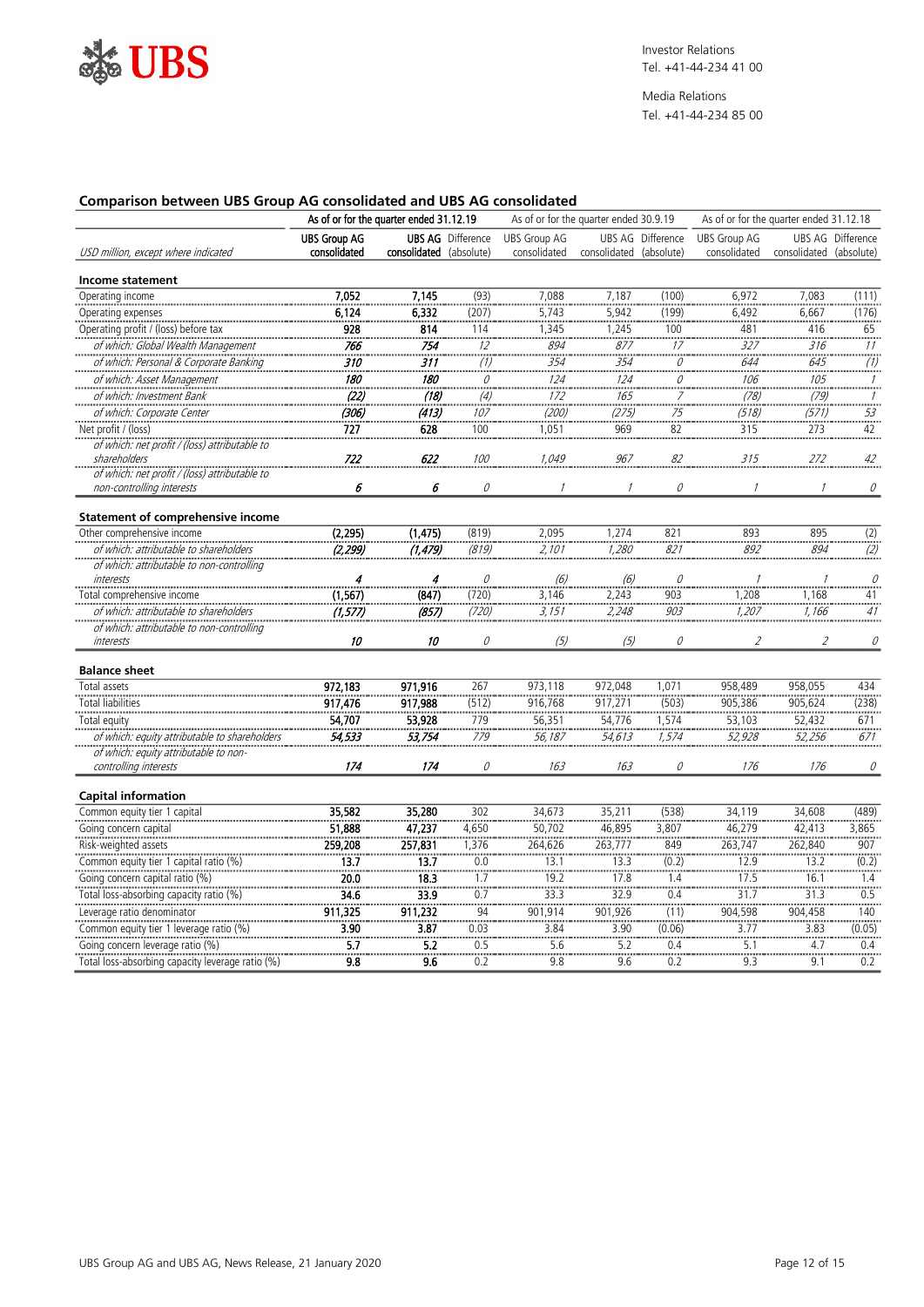

Media Relations Tel. +41-44-234 85 00

UBS's fourth quarter 2019 report, news release and slide presentation will be available from 06:45 CET on Tuesday, 21 January 2020, at *[www.ubs.com/quarterlyreporting](https://www.ubs.com/quarterlyreporting)*.

UBS will hold a presentation of its fourth quarter 2019 results on Tuesday, 21 January 2020. The results will be presented by Sergio P. Ermotti, Group Chief Executive Officer, Kirt Gardner, Group Chief Financial Officer, Martin Osinga, Investor Relations, and Mark Hengel, Group External Communications.

# **Time**

- $09:00 11:00$  CFT
- 08:00–10:00 GMT
- 03:00–05:00 US EST

## **Audio webcast**

The presentation for analysts can be followed live on *[www.ubs.com/quarterlyreporting](https://www.ubs.com/quarterlyreporting)* with a simultaneous slide show.

### **Webcast playback**

An audio playback of the results presentation will be made available at *[www.ubs.com/investors](https://www.ubs.com/investors)* later in the day.

### **UBS Group AG and UBS AG**

Investor contact Switzerland: +41-44-234 41 00

Media contact Switzerland: +41-44-234 85 00 UK: +44-207-567 47 14 Americas: +1-212-882 58 58<br>APAC: +852-297-1 82 00  $+852-297-18200$ 

www.ubs.com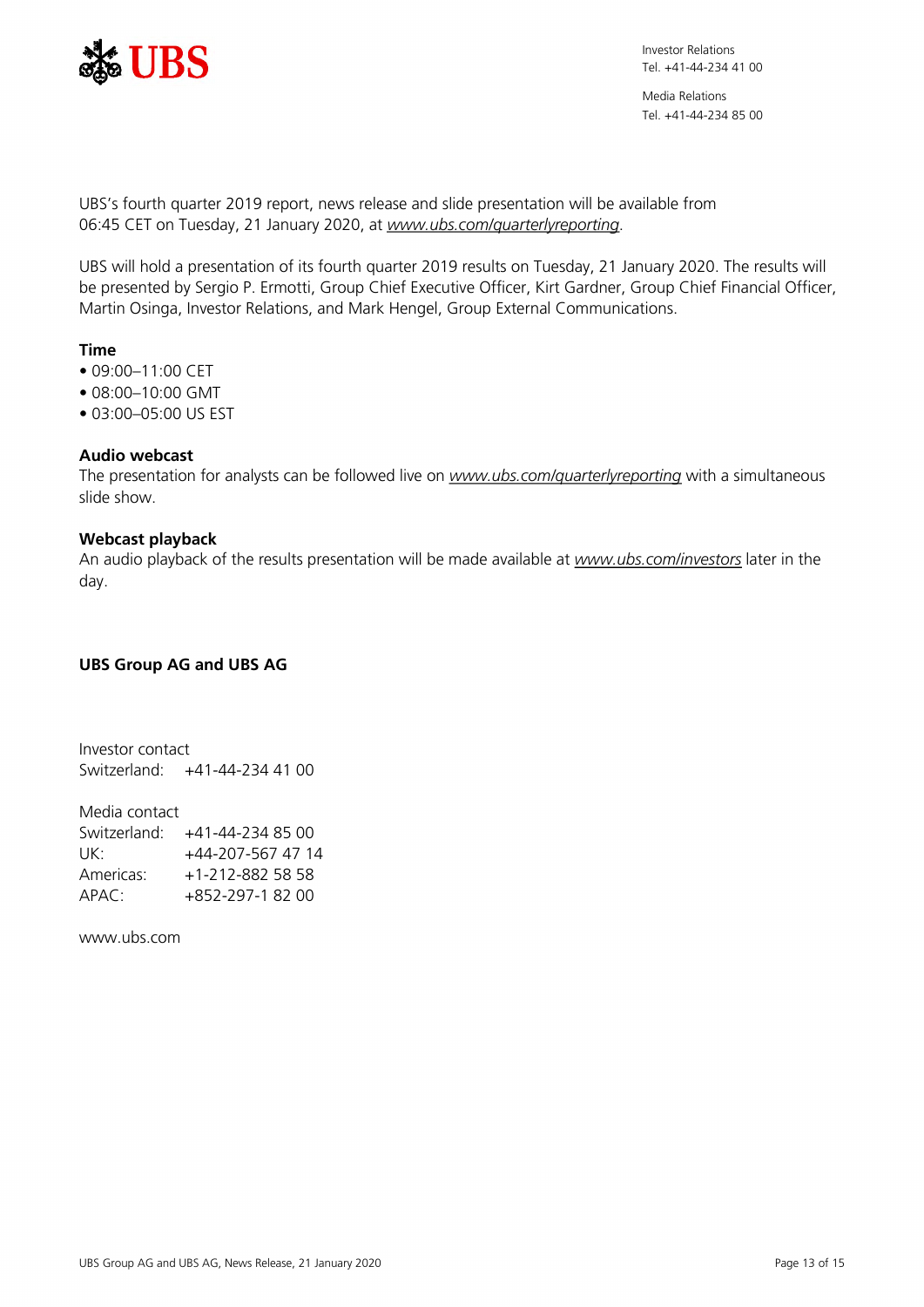

#### **Cautionary Statement Regarding Forward-Looking Statements**

This news release contains statements that constitute "forward-looking statements," including but not limited to management's outlook for UBS's financial performance and statements relating to the anticipated effect of transactions and strategic initiatives on UBS's business and future development. While these forward-looking statements represent UBS's judgments and expectations concerning the matters described, a number of risks, uncertainties and other important factors could cause actual developments and results to differ materially from UBS's expectations. These factors include, but are not limited to: (i) the degree to which UBS is successful in the ongoing execution of its strategic plans, including its cost reduction and efficiency initiatives and its ability to manage its levels of risk-weighted assets (RWA) and leverage ratio denominator (LRD), including to counteract regulatory-driven increases, liquidity coverage ratio and other financial resources, and the degree to which UBS is successful in implementing changes to its businesses to meet changing market, regulatory and other conditions; (ii) the continuing low or negative interest rate environment in Switzerland and other jurisdictions, developments in the macroeconomic climate and in the markets in which UBS operates or to which it is exposed, including movements in securities prices or liquidity, credit spreads, and currency exchange rates, and the effects of economic conditions, market developments, and geopolitical tensions, and changes to national trade policies on the financial position or creditworthiness of UBS's clients and counterparties as well as on client sentiment and levels of activity; (iii) changes in the availability of capital and funding, including any changes in UBS's credit spreads and ratings, as well as availability and cost of funding to meet requirements for debt eligible for total loss-absorbing capacity (TLAC); (iv) changes in or the implementation of financial legislation, including Interest Rate Benchmark Reform, and regulation in Switzerland, the US, the UK, the European Union and other financial centers that have imposed, or resulted in, or may do so in the future, more stringent or entity-specific capital, TLAC, leverage ratio, net stable funding ratio, liquidity and funding requirements, heightened operational resilience requirements, incremental tax requirements, additional levies, limitations on permitted activities, constraints on remuneration, constraints on transfers of capital and liquidity and sharing of operational costs across the Group or other measures, and the effect these will or would have on UBS's business activities; (v) the degree to which UBS is successful in implementing further changes to its legal structure to improve its resolvability and meet related regulatory requirements and the potential need to make further changes to the legal structure or booking model of UBS Group in response to legal and regulatory requirements, proposals in Switzerland and other jurisdictions for mandatory structural reform of banks or systemically important institutions or to other external developments, and the extent to which such changes will have the intended effects; (vi) UBS's ability to maintain and improve its systems and controls for the detection and prevention of money laundering and compliance with sanctions to meet evolving regulatory requirements and expectations, in particular in the US; (vii) the uncertainty arising from the UK's exit from the EU; (viii) changes in UBS's competitive position, including whether differences in regulatory capital and other requirements among the major financial centers will adversely affect UBS's ability to compete in certain lines of business; (ix) changes in the standards of conduct applicable to our businesses that may result from new regulations or new enforcement of existing standards, including recently enacted and proposed measures to impose new and enhanced duties when interacting with customers and in the execution and handling of customer transactions; (x) the liability to which UBS may be exposed, or possible constraints or sanctions that regulatory authorities might impose on UBS, due to litigation, contractual claims and regulatory investigations, including the potential for disqualification from certain businesses, potentially large fines or monetary penalties, or the loss of licenses or privileges as a result of regulatory or other governmental sanctions, as well as the effect that litigation, regulatory and similar matters have on the operational risk component of our RWA as well as the amount of capital available for return to shareholders; (xi) the effects on UBS's cross-border banking business of tax or regulatory developments and of possible changes in UBS's policies and practices relating to this business; (xii) UBS's ability to retain and attract the employees necessary to generate revenues and to manage, support and control its businesses, which may be affected by competitive factors; (xiii) changes in accounting or tax standards or policies, and determinations or interpretations affecting the recognition of gain or loss, the valuation of goodwill, the recognition of deferred tax assets and other matters; (xiv) UBS's ability to implement new technologies and business methods, including digital services and technologies, and ability to successfully compete with both existing and new financial service providers, some of which may not be regulated to the same extent; (xv) limitations on the effectiveness of UBS's internal processes for risk management, risk control, measurement and modeling, and of financial models generally; (xvi) the occurrence of operational failures, such as fraud, misconduct, unauthorized trading, financial crime, cyberattacks or other cybersecurity disruptions, and systems failures; (xvii) restrictions on the ability of UBS Group AG to make payments or distributions, including due to restrictions on the ability of its subsidiaries to make loans or distributions, directly or indirectly, or, in the case of financial difficulties, due to the exercise by FINMA or the regulators of UBS's operations in other countries of their broad statutory powers in relation to protective measures, restructuring and liquidation proceedings; (xviii) the degree to which changes in regulation, capital or legal structure, financial results or other factors may affect UBS's ability to maintain its stated capital return objective; and (xix) the effect that these or other factors or unanticipated events may have on our reputation and the additional consequences that this may have on our business and performance. The sequence in which the factors above are presented is not indicative of their likelihood of occurrence or the potential magnitude of their consequences. Our business and financial performance could be affected by other factors identified in our past and future filings and reports, including those filed with the SEC. More detailed information about those factors is set forth in documents furnished by UBS and filings made by UBS with the SEC, including UBS's Annual Report on Form 20-F for the year ended 31 December 2018. UBS is not under any obligation to (and expressly disclaims any obligation to) update or alter its forward-looking statements, whether as a result of new information, future events, or otherwise.